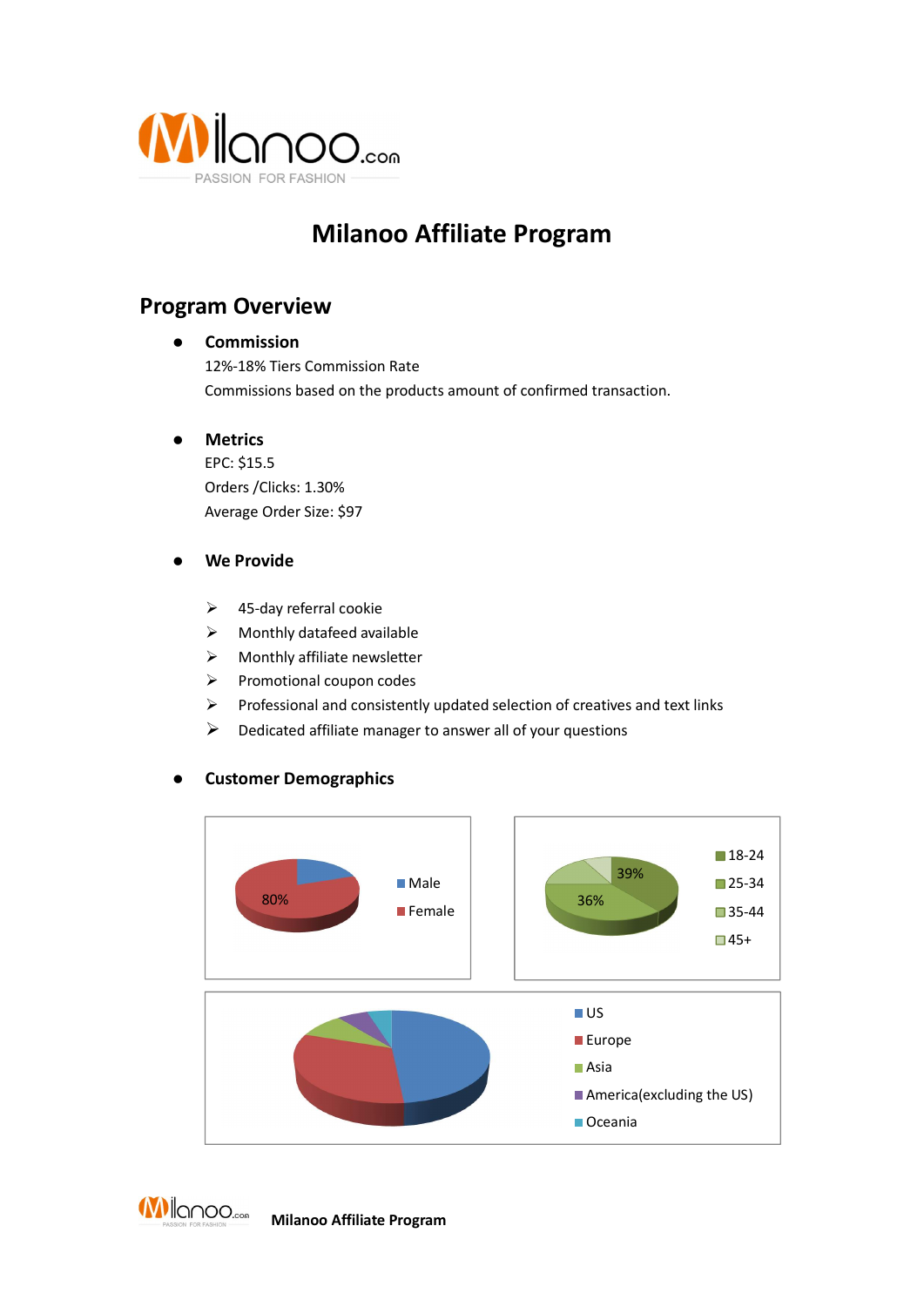# **Merchant Info**

### $\bullet$ **Description**

Founded in 2008 by Albert Feng, Milanoo.com is <sup>a</sup> leading online retail store specializing in selling Wedding and Special Events Dresses, Cosplay Costumes and other widely selectable styles of apparel. We always strive to provide customer with high quality products at acompetitive price and respect their need. A snap shot of grasping the trend of global fashion, Milanoo.com is willing to share "passion for fashion" philosophy with you by displaying them on site.

- $\bullet$  **Categories**
	- n
	- n
	- n
	- nCostumes **n** Bags
- $\bullet$  **Top Products**
	- n
	- n
	- n
	- n
	- n
	- nBustiers & Corsets  $\Box$  Wigs  $\Box$  Swimsuits
- 
- 
- 
- 
- Wedding dresses  $\Box$  Catsuits & Zentai  $\Box$  Prom Dresses
	-
- Groom Wear **n** Anime Costumes **n** Club Dresses
- Wedding Shoes **n** Halloween Supplies **n** Evening Bags
	-
	-
- 
- 
- Wedding Party Dresses  $\Box$  Sexy Coustumes  $\Box$  Homecoming Dresses
	-
	-
- Bedding **n Fashion Shoes n** Lolita **n Fashion Shoes** 
	-

### **Best Practices Affiliate Marketing**

- $\bullet$  **Best Ways to Promote Milanoo**
	- $\checkmark$ Feature Milanoo in the most relevant categories on your website.
	- $\checkmark$  Feature Milanoo coupons and latest promotion on your website.
		- $\diamondsuit$  Exclusive coupons available
		- $\Diamond$  Bidding on Trademark + [Coupon/Sale] is acceptable
- $\checkmark$  Utilize our datafeed to build your site content.
	- $\diamond$  Non-English(French, German, Spanish, Italian) and UK Pound datafeed are available on Webgains affiliate network.
- $\checkmark$  Promote celebrity fashion trends.
- ¸ Share Milanoo in social networks. (Facebook , Twitter, YouTube, Pinterest).

**MI**lanoo.... **Milanoo Affiliate Program**

- 
- 
- 
- Wedding  $\Box$  Lolita  $\Box$  Beauty
- Occasion Dress Clothing Jewelry & Watches
- Cosplay Shoes Shoes Home Fashion